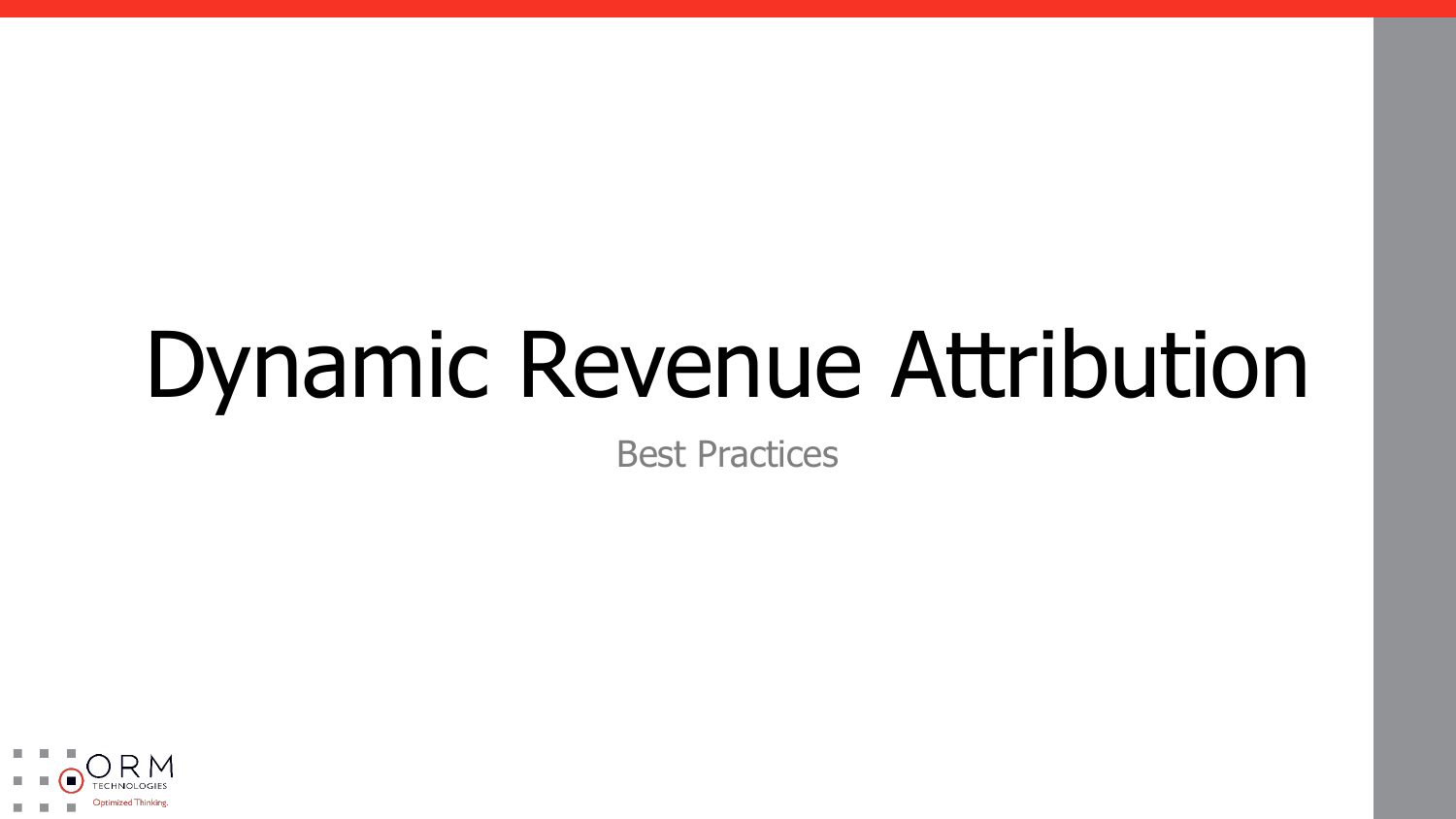#### **Overview**

- 1. What is Revenue Attribution?
- 2. Is There a Better Way?
- 3. Dynamic Revenue Attribution
- 4. Connect Leads to Opportunities
- 5. What is the Result?

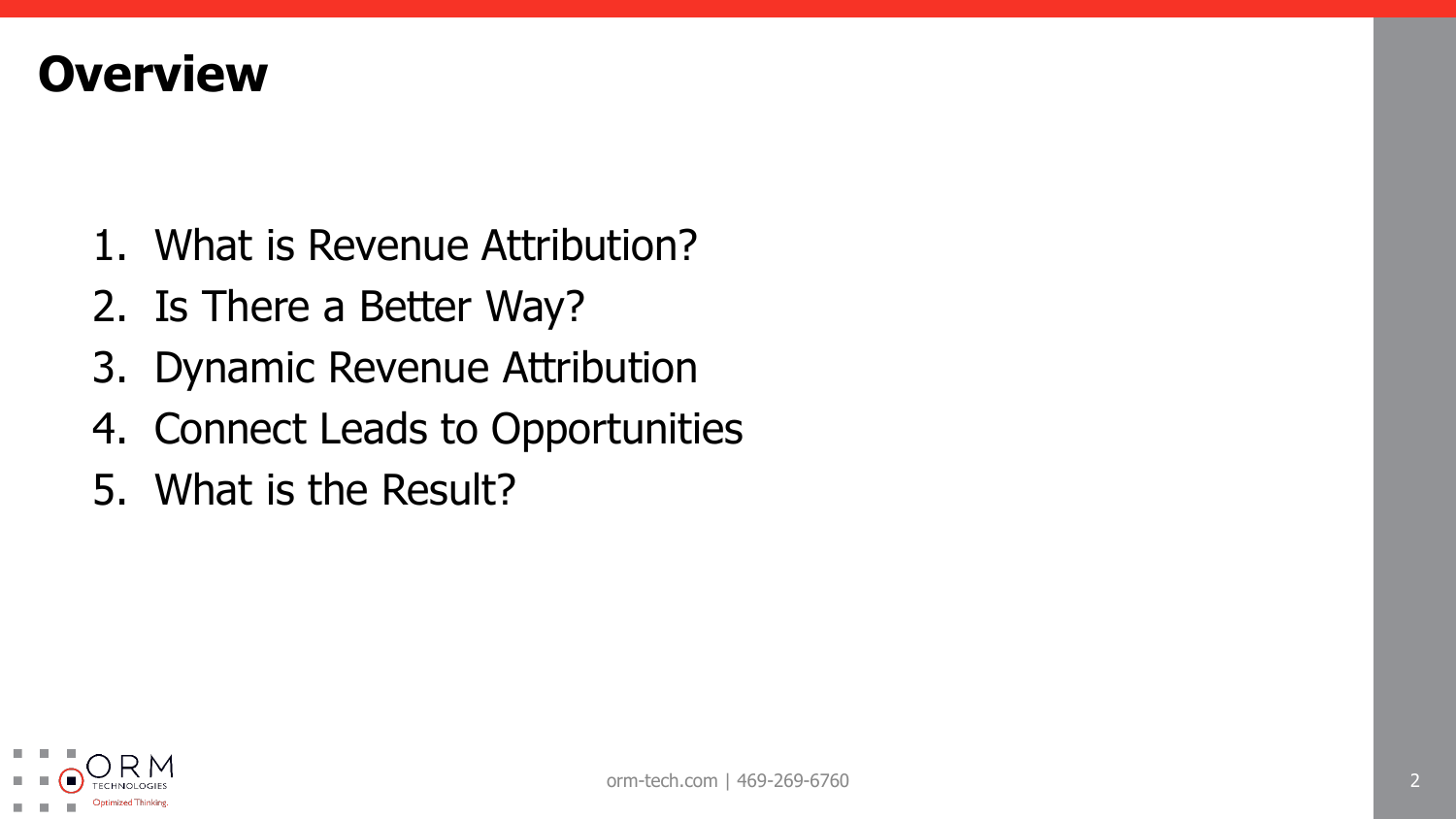Definition

## 66

## Revenue attribution is the process of determining which marketing programs drive revenue.1

1. https://www.orm-tech.com/revenue-attribution/



orm-tech.com | 469-269-6760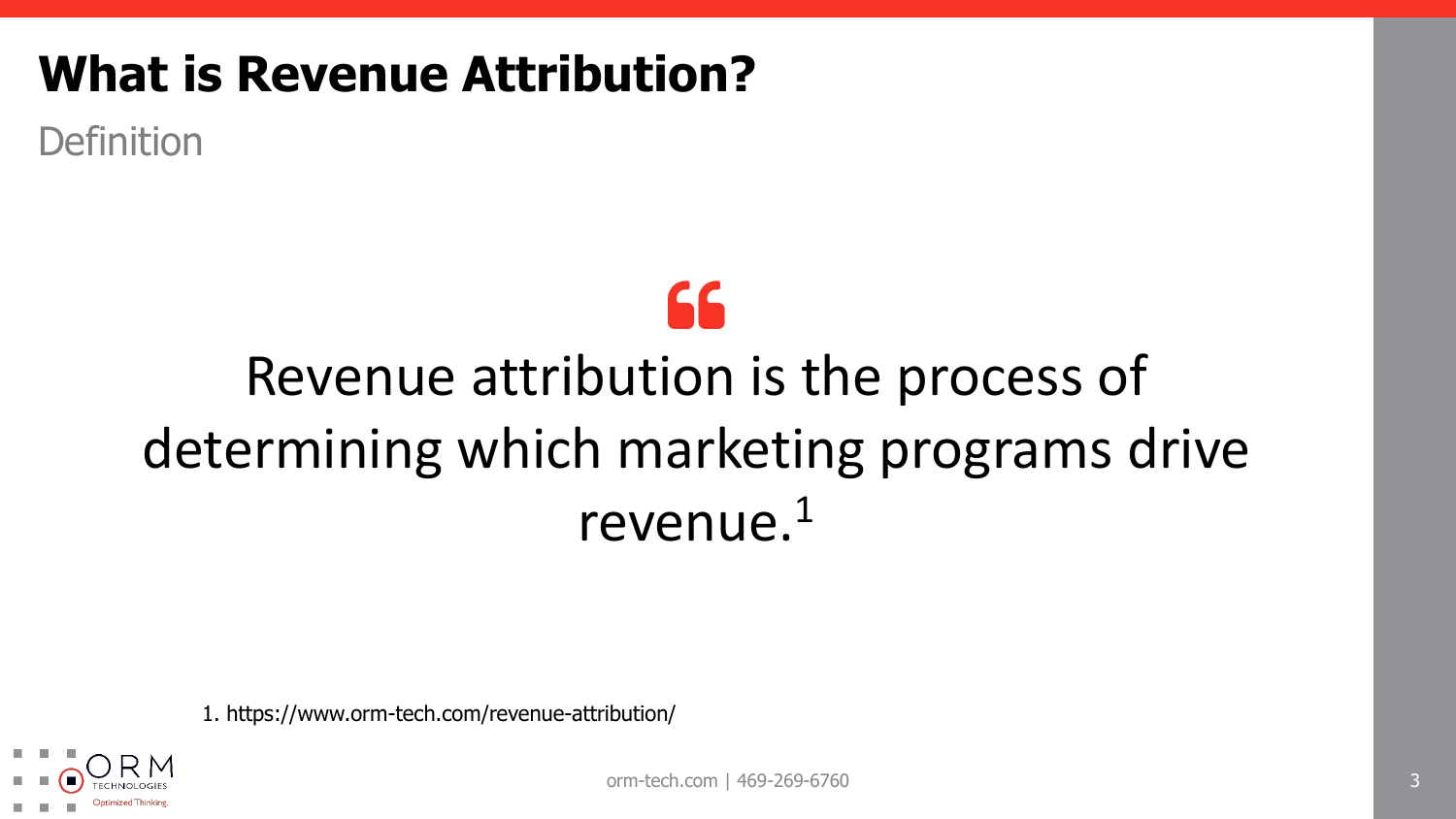Current Techniques

## **10,000**  $\rightarrow$  0  $\rightarrow$  0  $\rightarrow$  510,000

- First Touch (ST)
- Last Touch (ST)
- Linear (MT)
- Time Decay (MT)
- Position Weighted (MT)

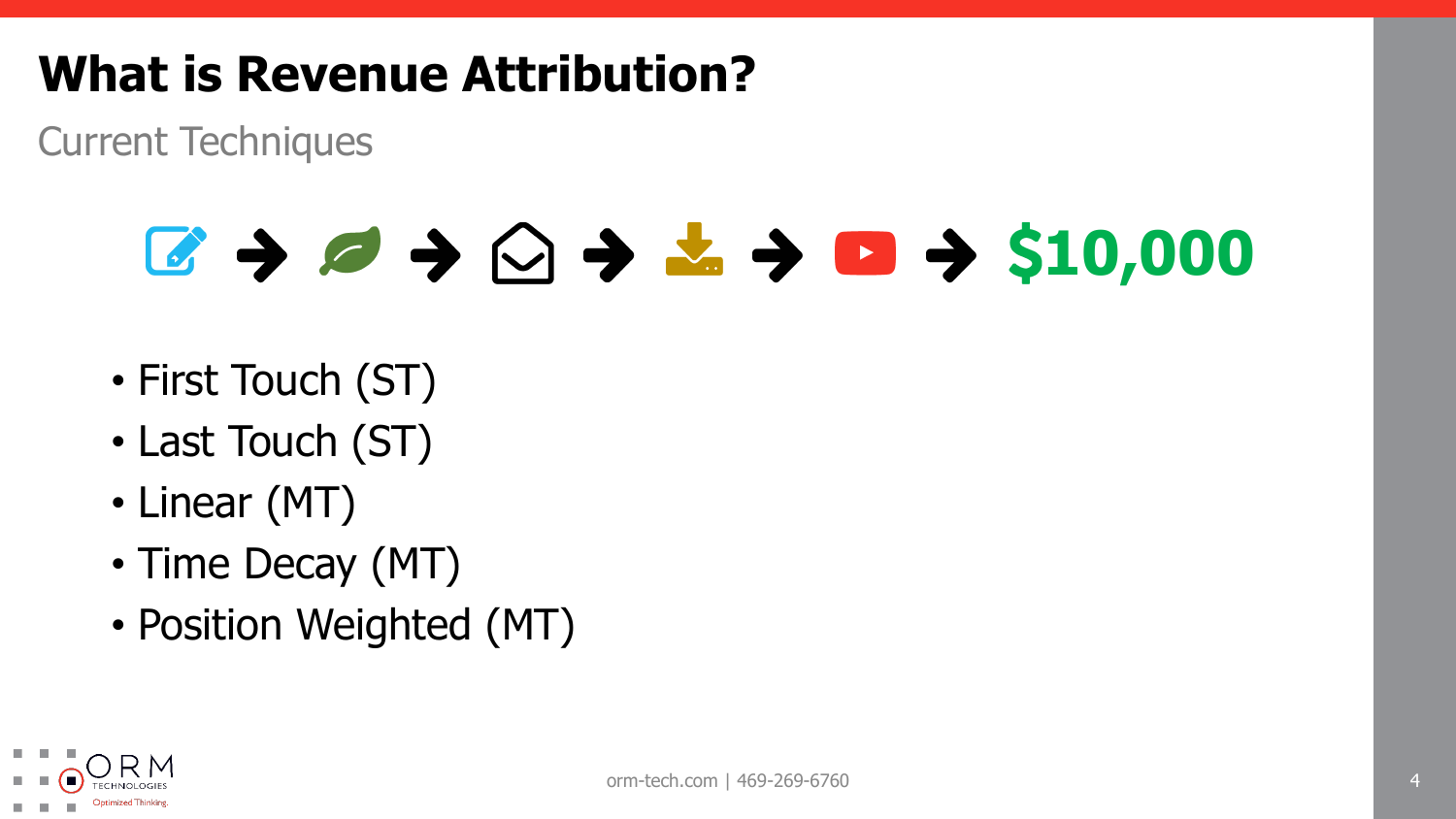Current Techniques

# C + O + O + L + O + \$10,000

- First Touch (ST)
- Last Touch (ST)
- Linear (MT)
- Time Decay (MT)
- Position Weighted (MT)



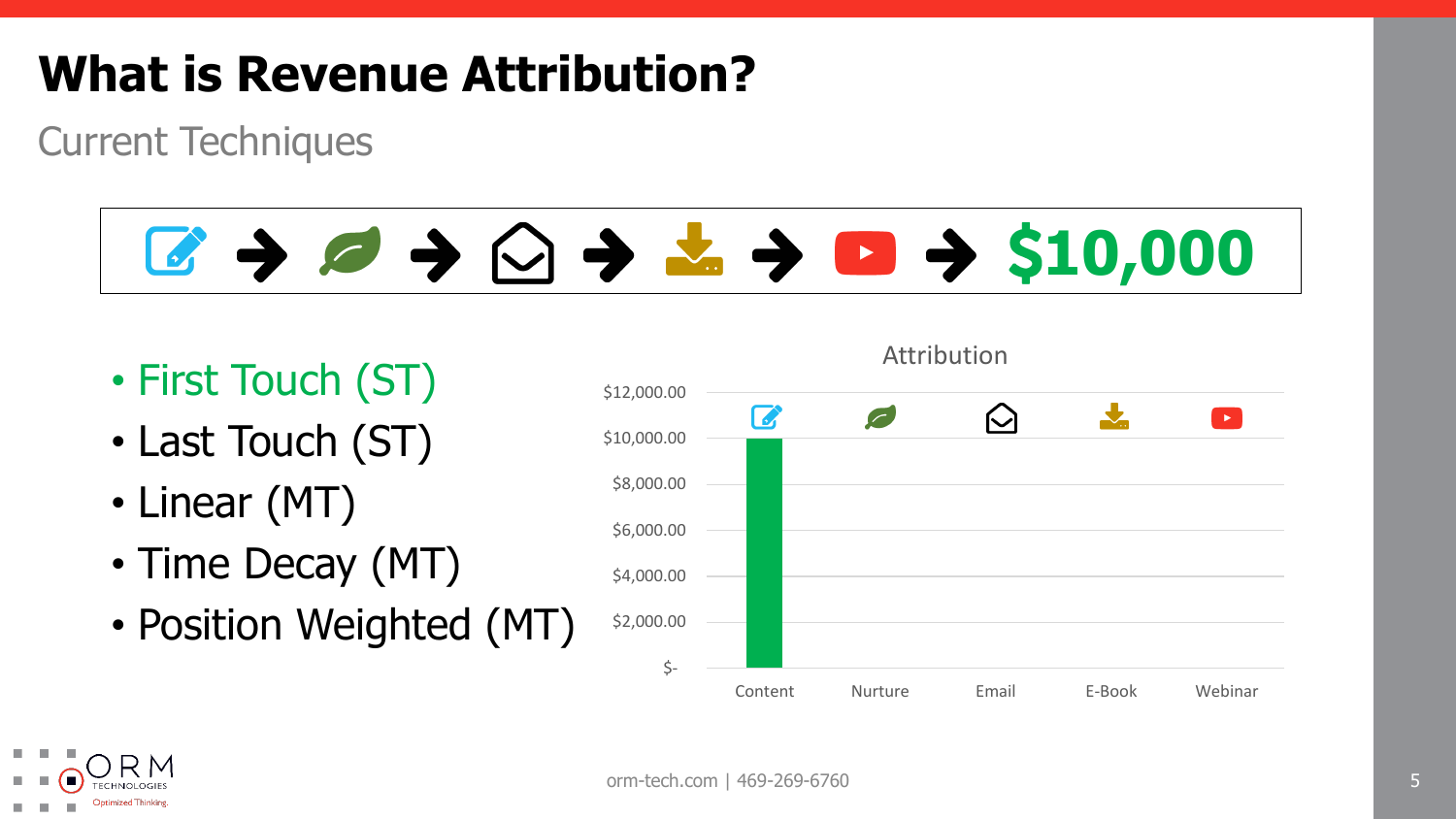Current Techniques

# **10,000** → △ → △ → △ → △ → \$10,000

- First Touch (ST)
- Last Touch (ST)
- Linear (MT)
- Time Decay (MT)
- Position Weighted (MT)

| \$12,000.00 |         |          |       |        |                       |
|-------------|---------|----------|-------|--------|-----------------------|
| \$10,000.00 | B       | $\left($ | M     |        | $\blacktriangleright$ |
| \$8,000.00  |         |          |       |        |                       |
| \$6,000.00  |         |          |       |        |                       |
| \$4,000.00  |         |          |       |        |                       |
| \$2,000.00  |         |          |       |        |                       |
| \$-         |         |          |       |        |                       |
|             | Content | Nurture  | Email | E-Book | Webinar               |

Attribution

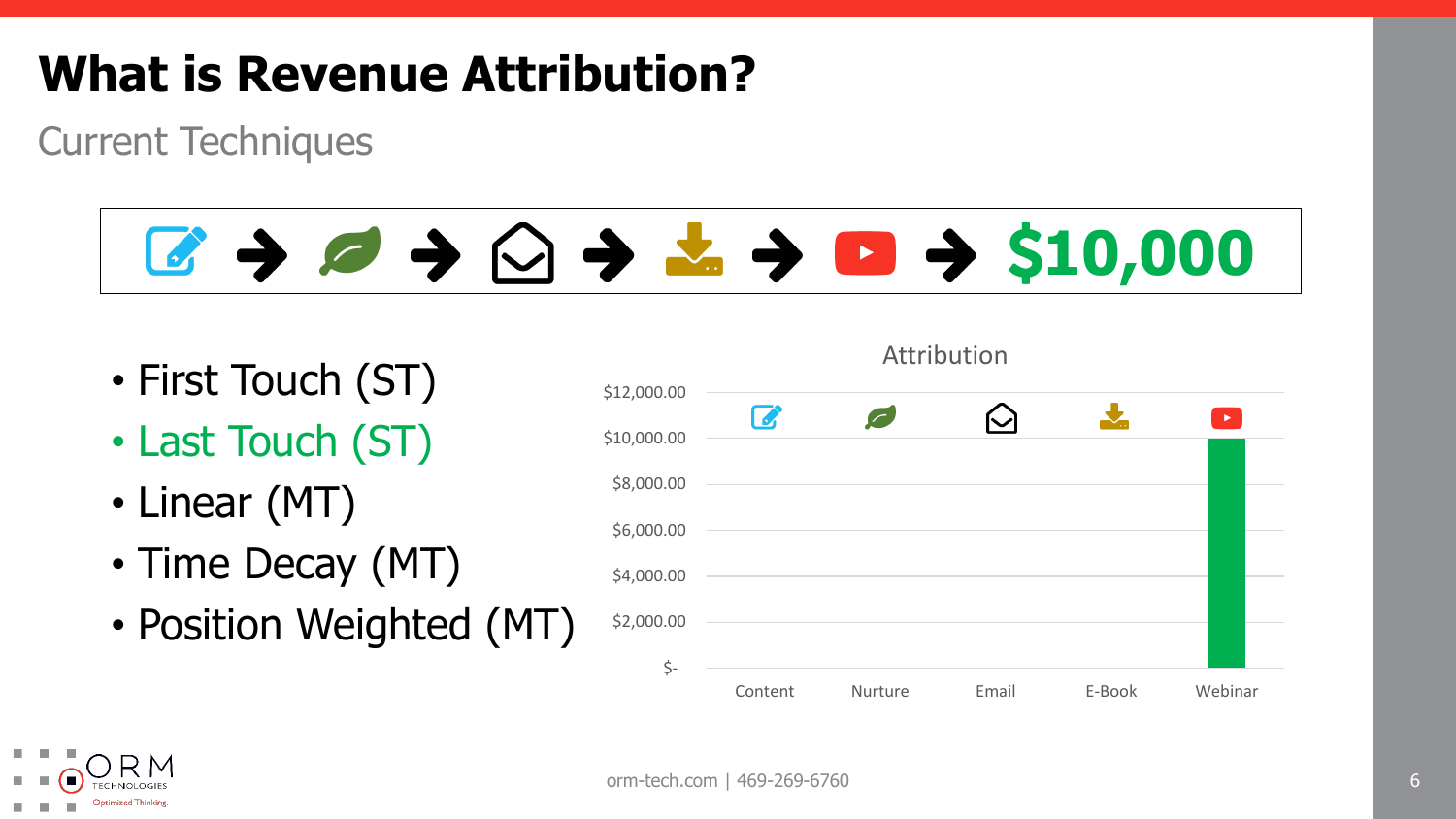Current Techniques

# C + C + C + L + D + \$10,000

- First Touch (ST)
- Last Touch (ST)
- Linear (MT)
- Time Decay (MT)
- Position Weighted (MT)



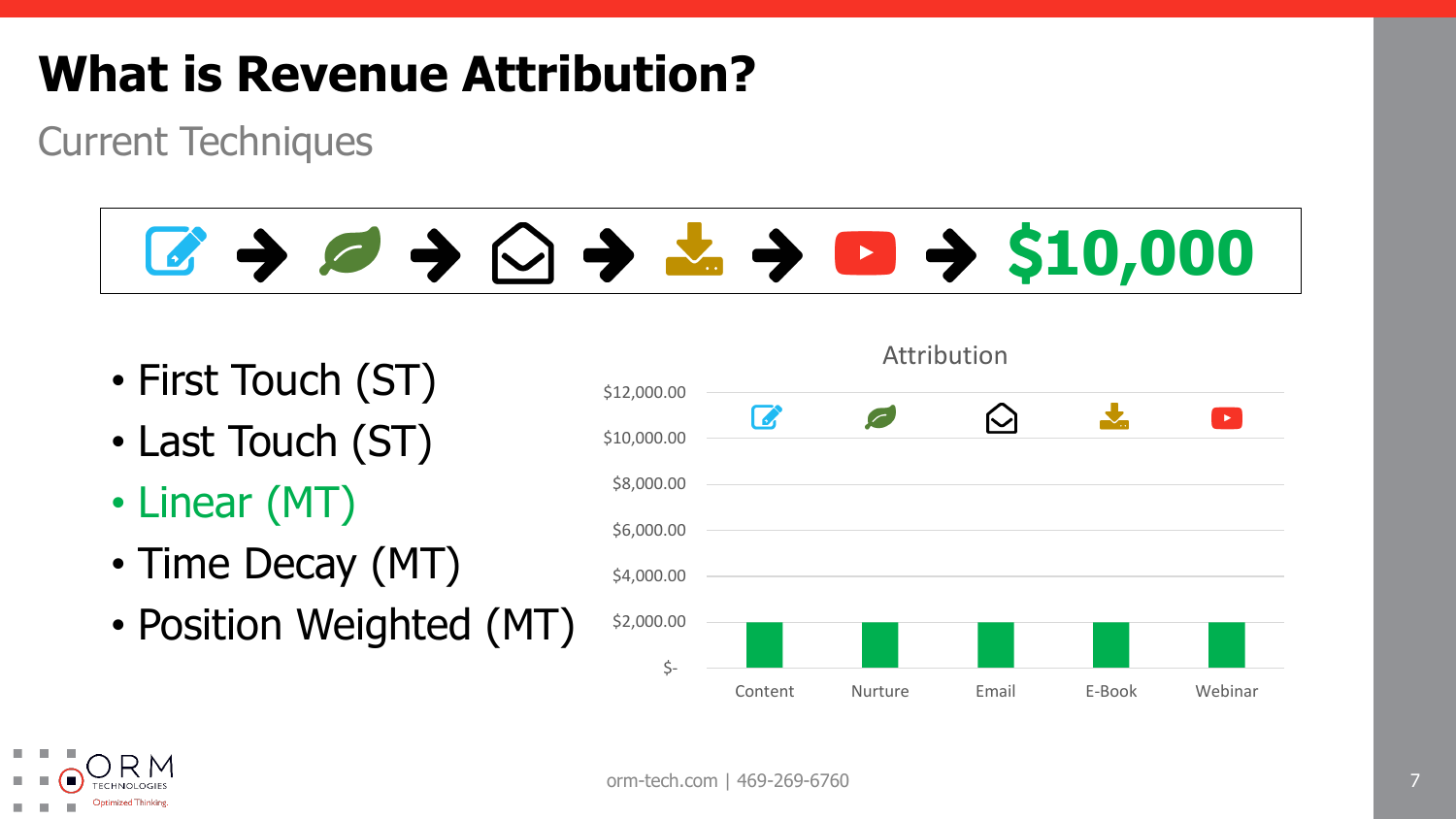Current Techniques

# C + C + C + L + D + \$10,000

- First Touch (ST)
- Last Touch (ST)
- Linear (MT)
- Time Decay (MT)
- Position Weighted (MT)



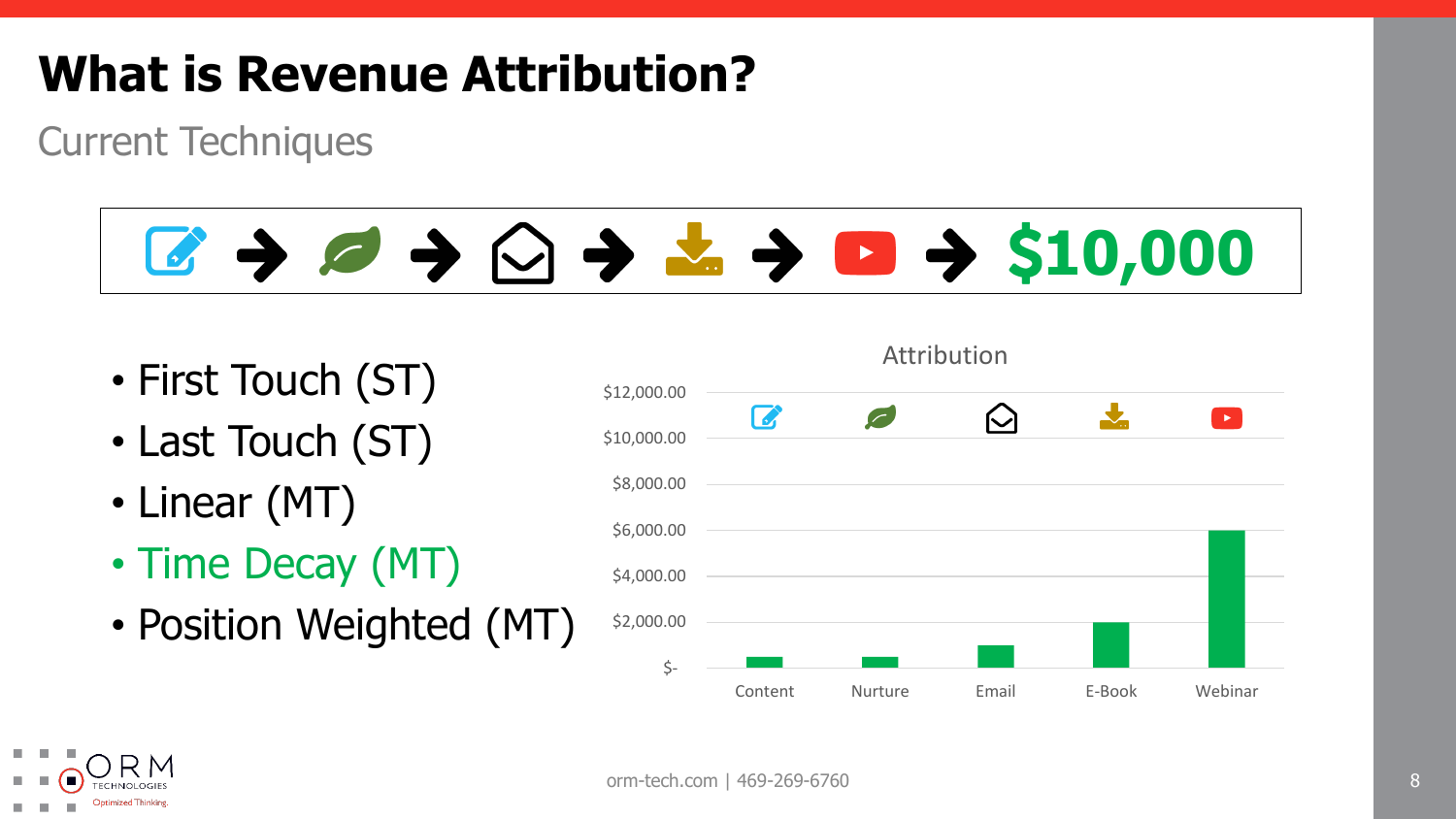Current Techniques

# C + C + C + L + D + \$10,000

- First Touch (ST)
- Last Touch (ST)
- Linear (MT)
- Time Decay (MT)
- Position Weighted (MT)



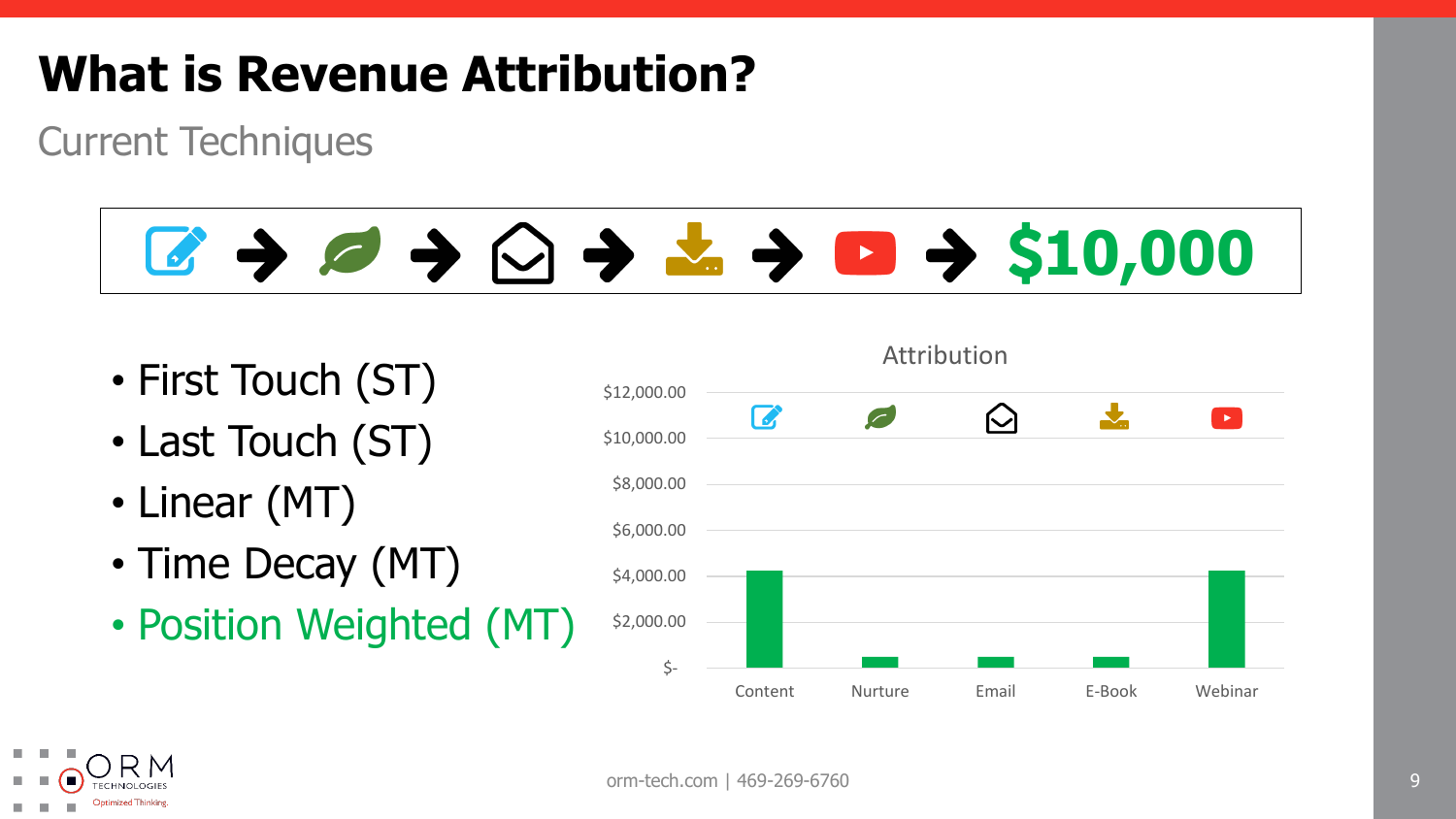#### **Is There a Better Way?**

Challenges with Existing Techniques

- Single-Touch (ST) Attribution models cannot be used for ROI
- Existing Multi-Touch (MT) Attribution models do not account for the difference between program types
- Existing models typically consider only one lead
- It is hard to connect leads to opportunities

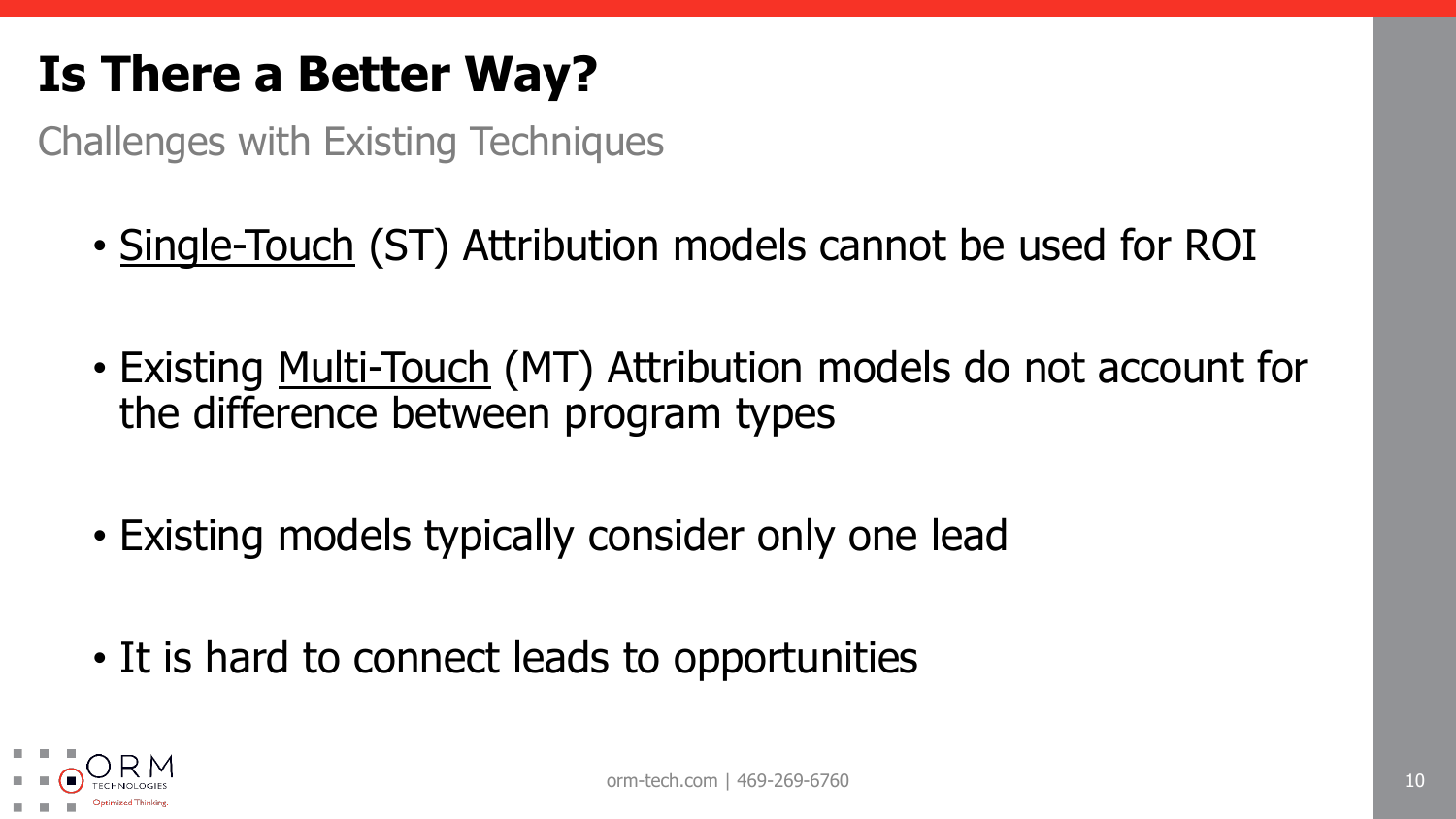#### **Is There a Better Way?**

How its Different

- Dynamic Revenue Attribution is a multi-touch attribution model that proportionally credits revenue to each marketing program
- Based on your vetted lead scoring model
- Considers all marketing activity on an account
- Most consistent method for calculating ROI

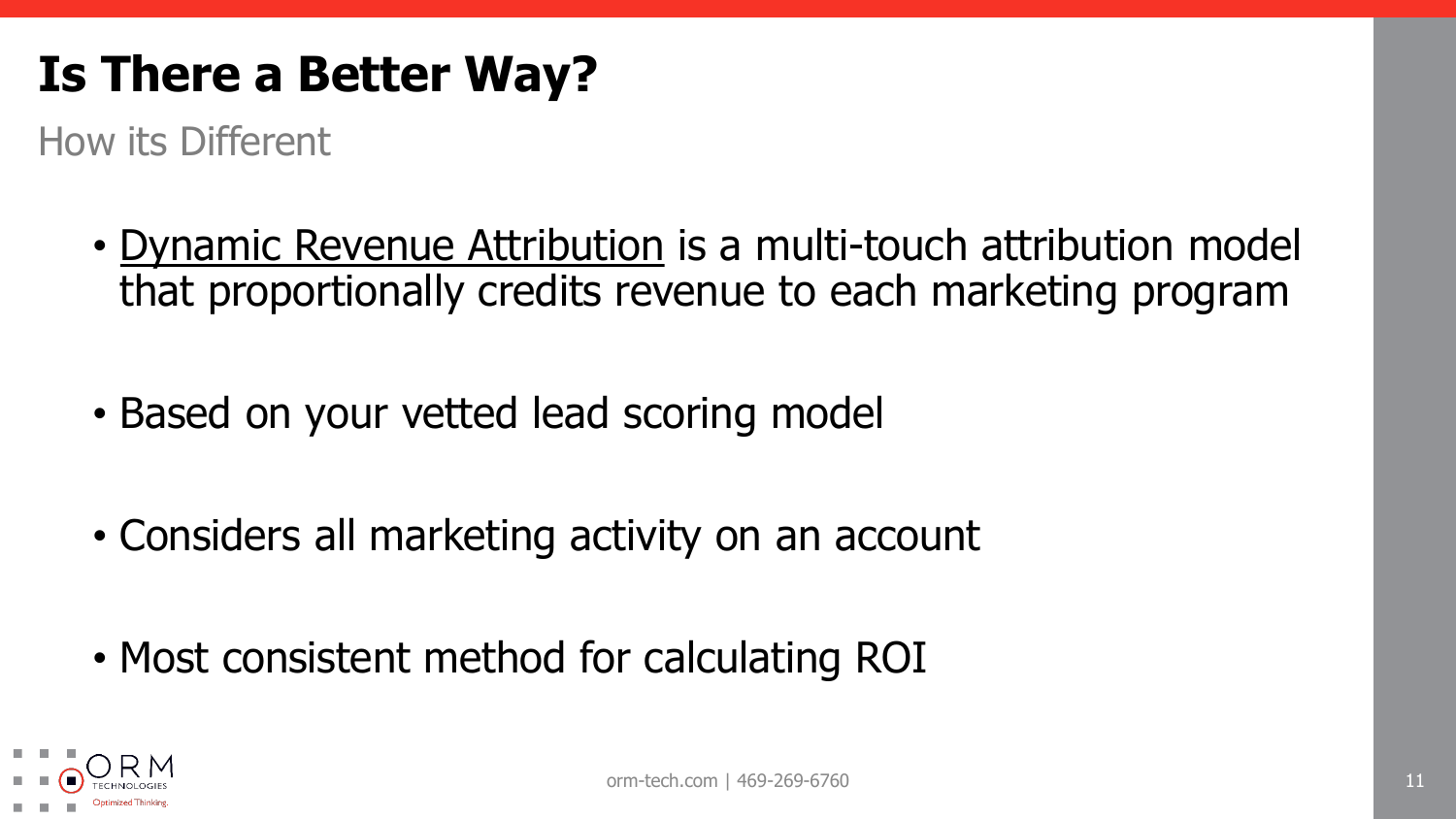#### **Dynamic Revenue Attribution**

\$10,000 Example

## **10,000** → 10,000 → 10,000

| <b>CHANNEL</b> | <b>SCORE-BASED WEIGHT</b> |       | <b>RELATIVE WEIGHT ATTRIBUTED REVENUE</b> |
|----------------|---------------------------|-------|-------------------------------------------|
| Content        | 5.                        | 5/35  | 1,428.57                                  |
| <b>Nurture</b> | 8                         | 8/35  | 2,285.71<br>$\mathfrak{L}$                |
| Email          | 3                         | 3/35  | 857.14<br>\$                              |
| E-Book         | 7                         | 7/35  | 2,000.00                                  |
| Webinar        | 12                        | 12/35 | 3,428.57                                  |

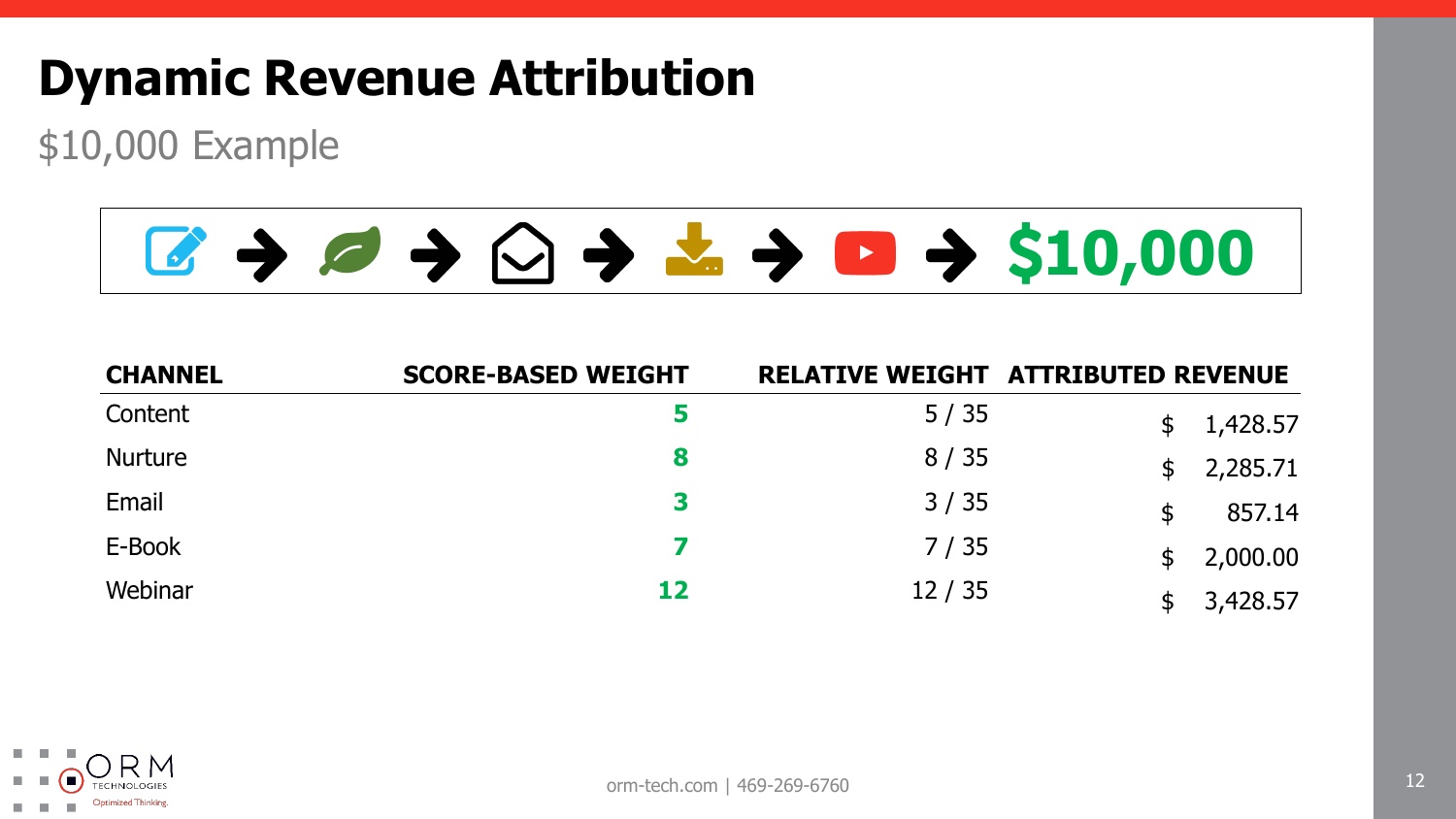#### **Dynamic Revenue Attribution**

Account-Based Example

| <b>NAME</b>    | $\boldsymbol{\mathcal{C}}$ | Ø                         | $\bigcirc$           |                         | $\blacksquare$       | \$                                        |
|----------------|----------------------------|---------------------------|----------------------|-------------------------|----------------------|-------------------------------------------|
| Karen          |                            |                           | $\blacktriangledown$ |                         |                      | $\blacktriangledown$                      |
| Ryan           | $\blacktriangledown$       | $\blacktriangledown$      | $\blacktriangledown$ | $\blacktriangledown$    |                      |                                           |
| <b>Rusty</b>   |                            |                           | $\blacktriangledown$ | $\blacktriangledown$    | $\blacktriangledown$ |                                           |
|                | 1                          | 1                         | 3                    | $\overline{\mathbf{2}}$ | 1                    | \$10,000                                  |
| <b>CHANNEL</b> |                            | <b>SCORE-BASED WEIGHT</b> |                      |                         |                      | <b>RELATIVE WEIGHT ATTRIBUTED REVENUE</b> |
| Content        |                            |                           | $5 * 1 = 5$          |                         | 5/48                 | \$1,041.67                                |
| <b>Nurture</b> |                            |                           | $8 * 1 = 8$          |                         | 8/48                 | \$1,666.67                                |
| Email          |                            |                           | $3 * 3 = 9$          |                         | 9/48                 | \$1,875.00                                |
| E-Book         |                            |                           | $7 * 2 = 14$         |                         | 14/48                | \$2,916.67                                |
| Webinar        |                            |                           | $12 * 1 = 12$        |                         | 12/48                | \$2,500.00                                |

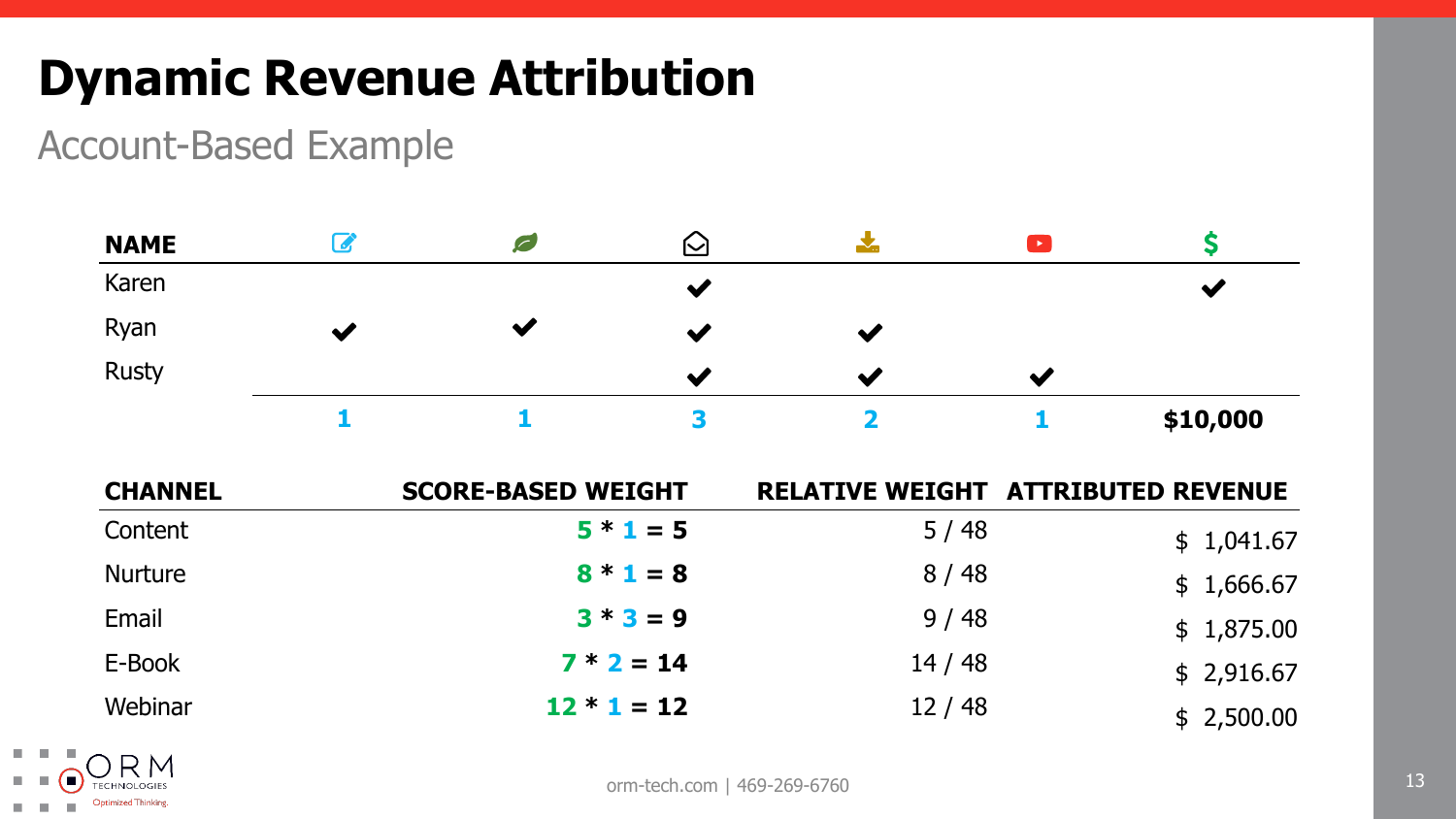## **Connect Leads to Opportunities**

Existing Method



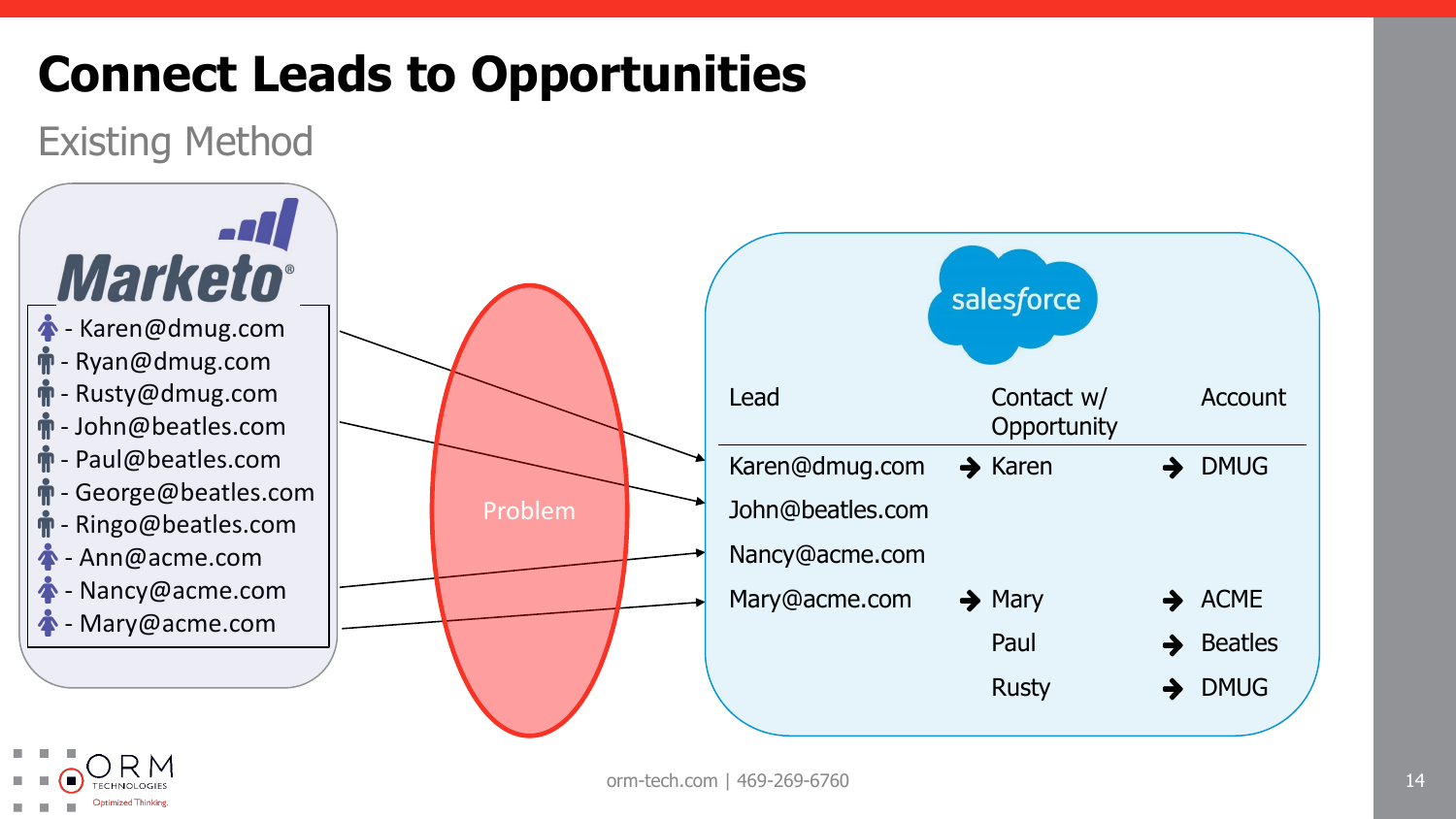## **Connect Leads to Opportunities**

Optimized Sales & Marketing (OSM)



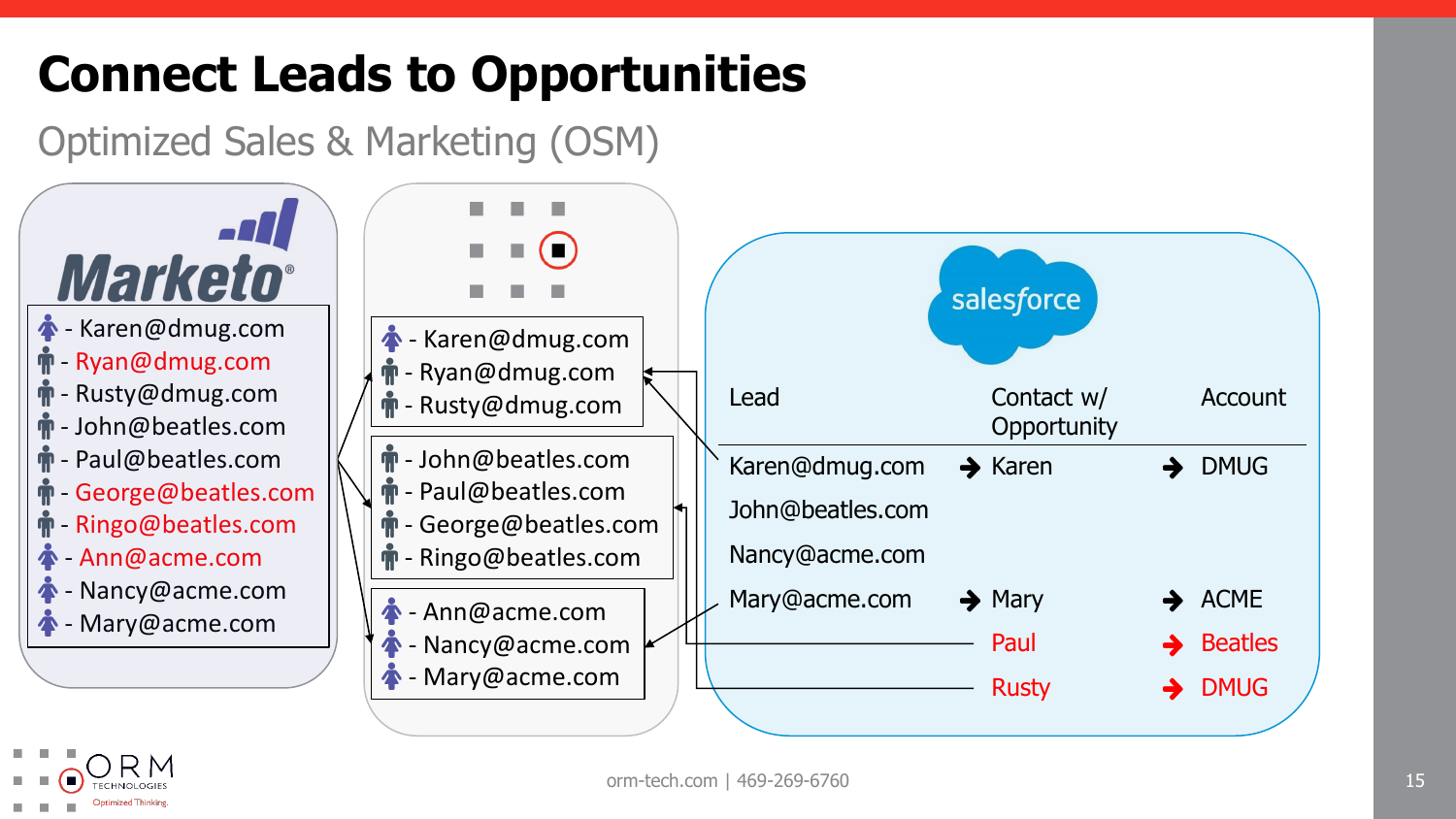#### **Connect Leads to Opportunities**

Optimized Sales & Marketing (OSM)

- 1. Contact is assigned to an opportunity's account and they have matching email address in Marketo
- 2. Parse leads' domains and match them to the account's domain
- 3. Include all marketing responses < 6 months prior to SQL date for leads associated with an opportunity's account
- 4. If >1 opportunity within 6 months then only consider program responses after prior close date

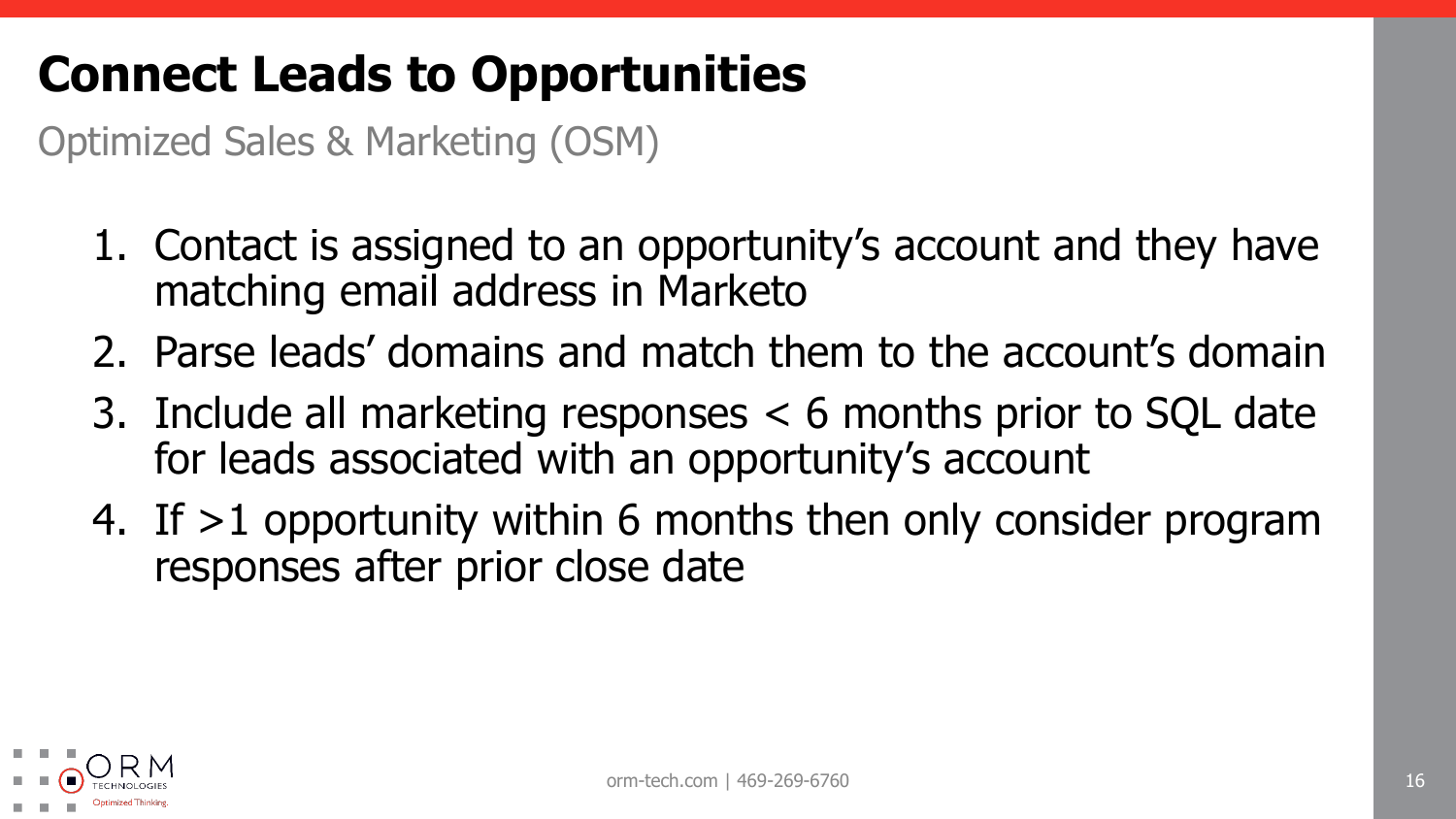#### **What is the Result?**

#### Marketing Program Attribution

| <b>Attributions</b>                                                                       |                                            |                                              |                                                           |             |             |             |                             |                    |
|-------------------------------------------------------------------------------------------|--------------------------------------------|----------------------------------------------|-----------------------------------------------------------|-------------|-------------|-------------|-----------------------------|--------------------|
| <b>Totals</b><br><b>Conversions</b>                                                       |                                            |                                              |                                                           |             |             |             |                             |                    |
|                                                                                           |                                            |                                              |                                                           |             |             |             |                             |                    |
| <b>PROGRAM</b>                                                                            | <b>CHANNEL</b>                             | <b>LEADS</b><br><b>MARKETED</b><br><b>TO</b> | <b>LEADS WITH</b><br><b>SUCCESSFUL</b><br><b>RESPONSE</b> | <b>MQLS</b> | <b>SQLS</b> | <b>WINS</b> | <b>FYO</b><br><b>ORDERS</b> | $\sqrt{\ }$ ORDERS |
| Lesch, Adams and Jacobs (Partner): Re<br><b>Contextualized Fault Tolerant Focus Group</b> | <b>Landing Page</b><br>Form<br>Completions | 7.668                                        | 6.219                                                     | 4,059.9     | 859.3       | 610.8       | \$1,486,728                 | \$3,948,127        |
| 2013-11-19 Email: Front Line 24 Hour Access                                               | <b>Direct Webinar</b>                      | 24,347                                       | 92                                                        | 667.0       | 449.4       | 340.7       | \$1,378,282                 | \$3,454,308        |
| 2014-03-19 Webinar: Self Enabling Bifurcated<br>Projection                                | <b>Direct Webinar</b>                      | 22,360                                       | 116                                                       | 554.0       | 300.1       | 227.9       | \$775,114                   | \$2,079,237        |
| 2015-06-17 Event: Implemented Non Volatile<br>Core                                        | <b>Direct Webinar</b>                      | 56,896                                       | 1.498                                                     | 1,259.4     | 298.6       | 189.5       | \$700,141                   | \$1,724,688        |
| <b>Tradeshow: Customer Focused Secondary</b><br>Infrastructure                            | <b>Direct Webinar</b>                      | 5,586                                        | 5,294                                                     | 4,572.4     | 429.7       | 283.5       | \$686,133                   | \$1,577,916        |
| 2014-11-11 Email: Monitored Local Hardware                                                | <b>Web Content</b>                         | 14,420                                       | 0                                                         | 404.8       | 355.9       | 276.6       | \$564,678                   | \$1,381,102        |
| 2013-10-22 Tradeshow: Intuitive Static<br>Website                                         | Online<br>Advertising                      | 21,942                                       | $\Omega$                                                  | 346.5       | 237.1       | 183.3       | \$473,240                   | \$1,242,065        |

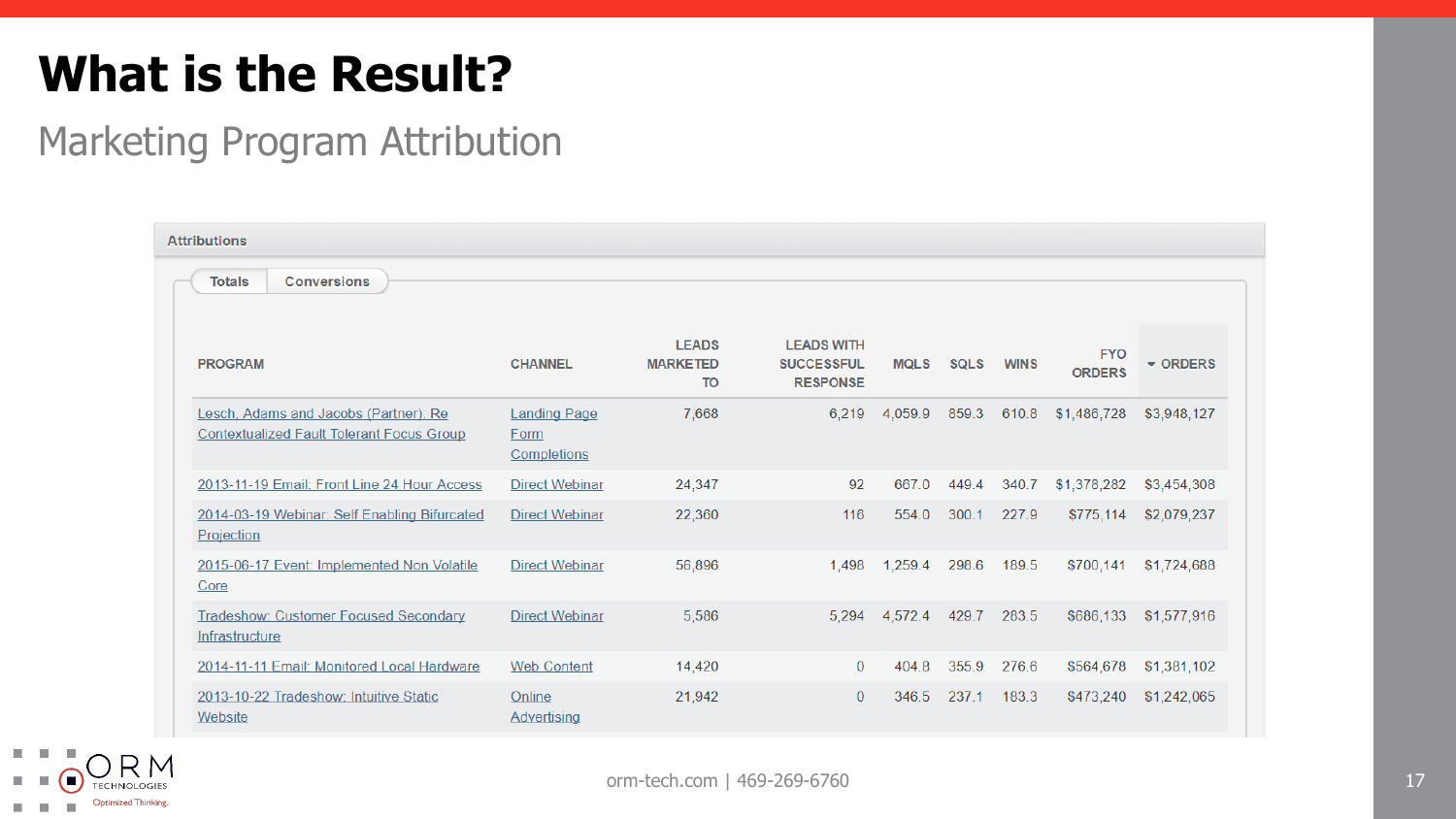#### **Why Do We Care About Revenue Attribution?**

Enables Higher Level Analysis

- Revenue Attribution is interesting, but not the end game!
- Pair Revenue Attribution with Cost for program ROI
- Identify which program combinations perform best
- Optimize marketing program plan (Type and Timing)

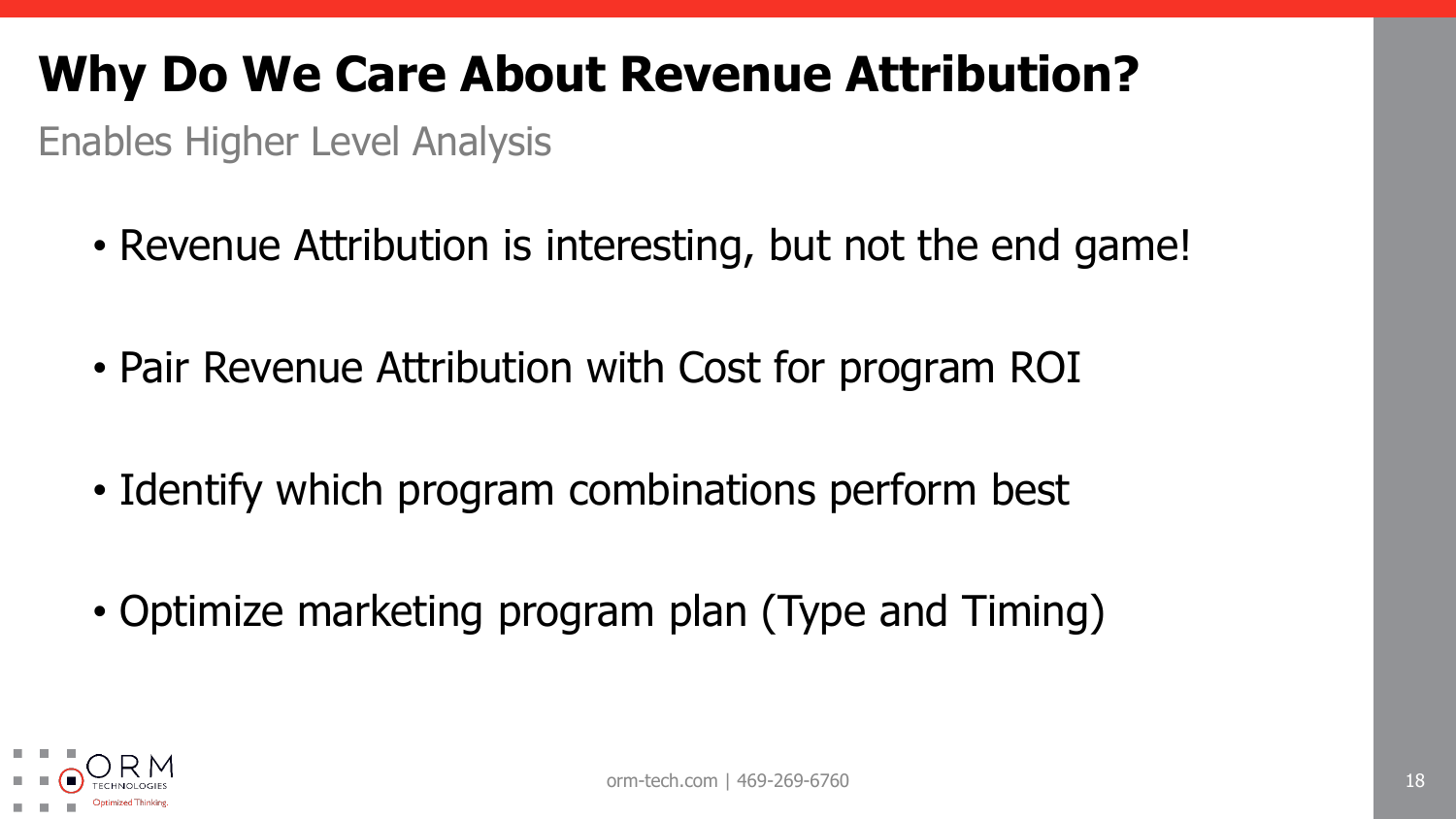#### **How Do We Use The Data?**

Optimize Marketing Mix

- Use revenue attribution and ROI analysis to inform an optimized program plan for FY18 and beyond
- Pick the programs (channels) that produce the highest returns subject to your budget
- Consider the time it takes each program to convert a lead to a won opportunity

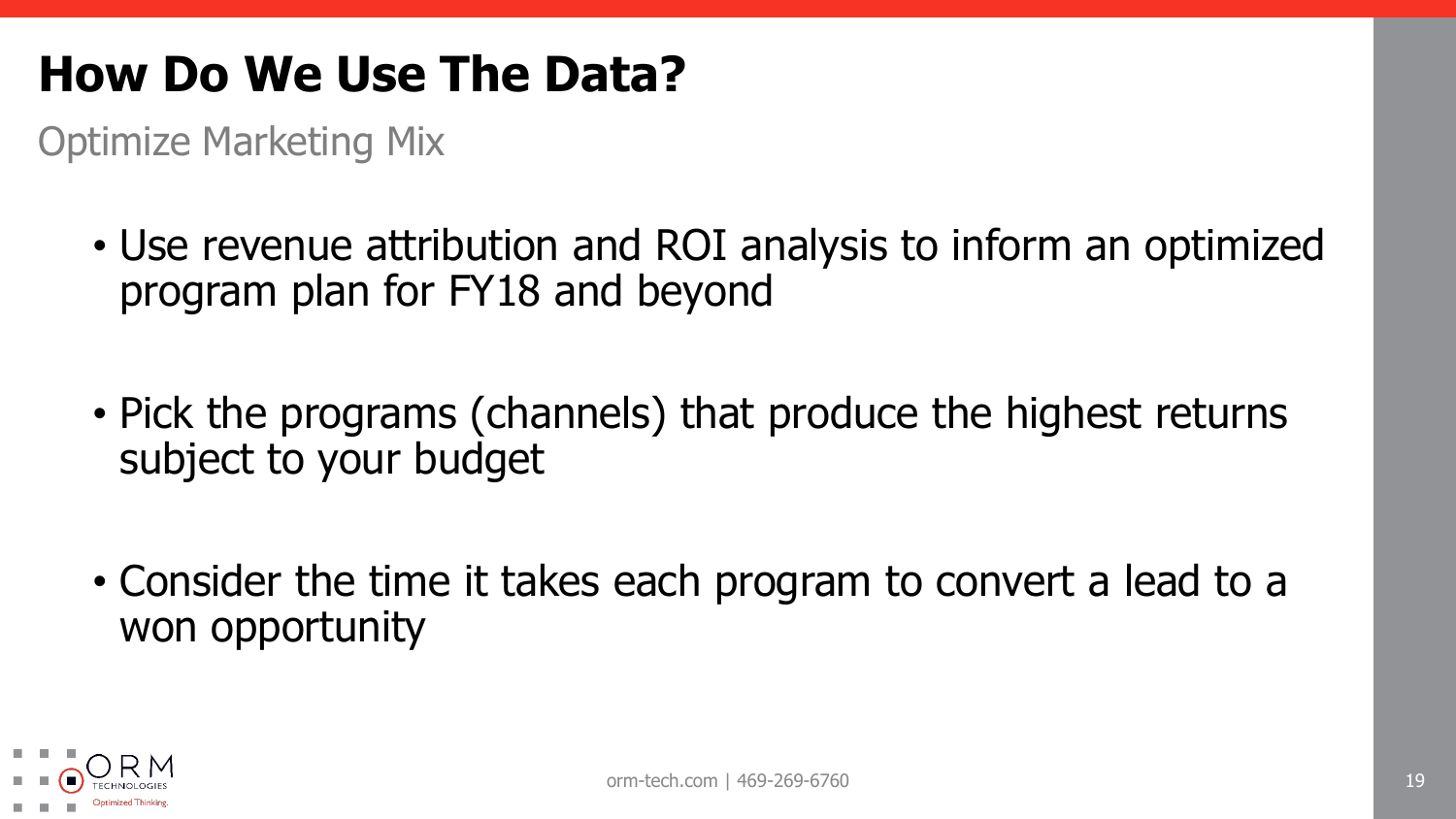#### **What is the Result?**

Optimize Marketing Mix

#### 20 18 16 14 12 10  $\,8\,$ 6  $\overline{4}$  $\sqrt{2}$  $\mathbf 0$ May '18 Nov<sup>'18</sup>  $Jan'18$ Mar '18  $J$ ul  $18$ Sep '18 Direct Webinar Google AdWords Content Email **Nurture** Roadshow Web Content

#### Program Schedule



orm-tech.com | 469-269-6760 20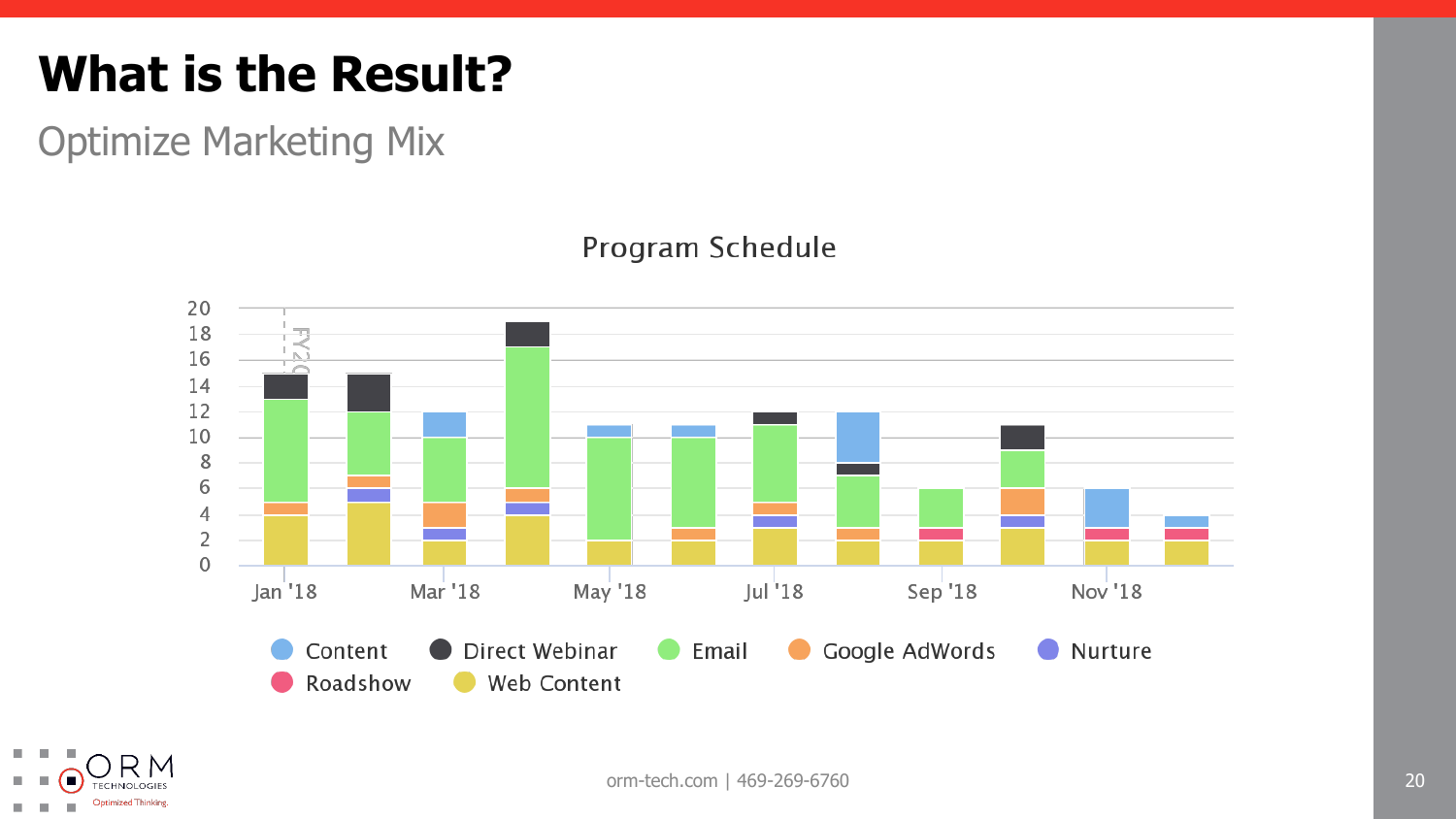

- 1. Attribution models define marketing's contribution to revenue, but stopping there is not enough!
- 2. Automate the connection between leads and opportunities
- 3. Dynamic Attribution uses your existing scoring methodology and is best paired with cost to determine ROI
- 4. Use the outcome of your attribution model and ROI analysis to optimize your future marketing program plans